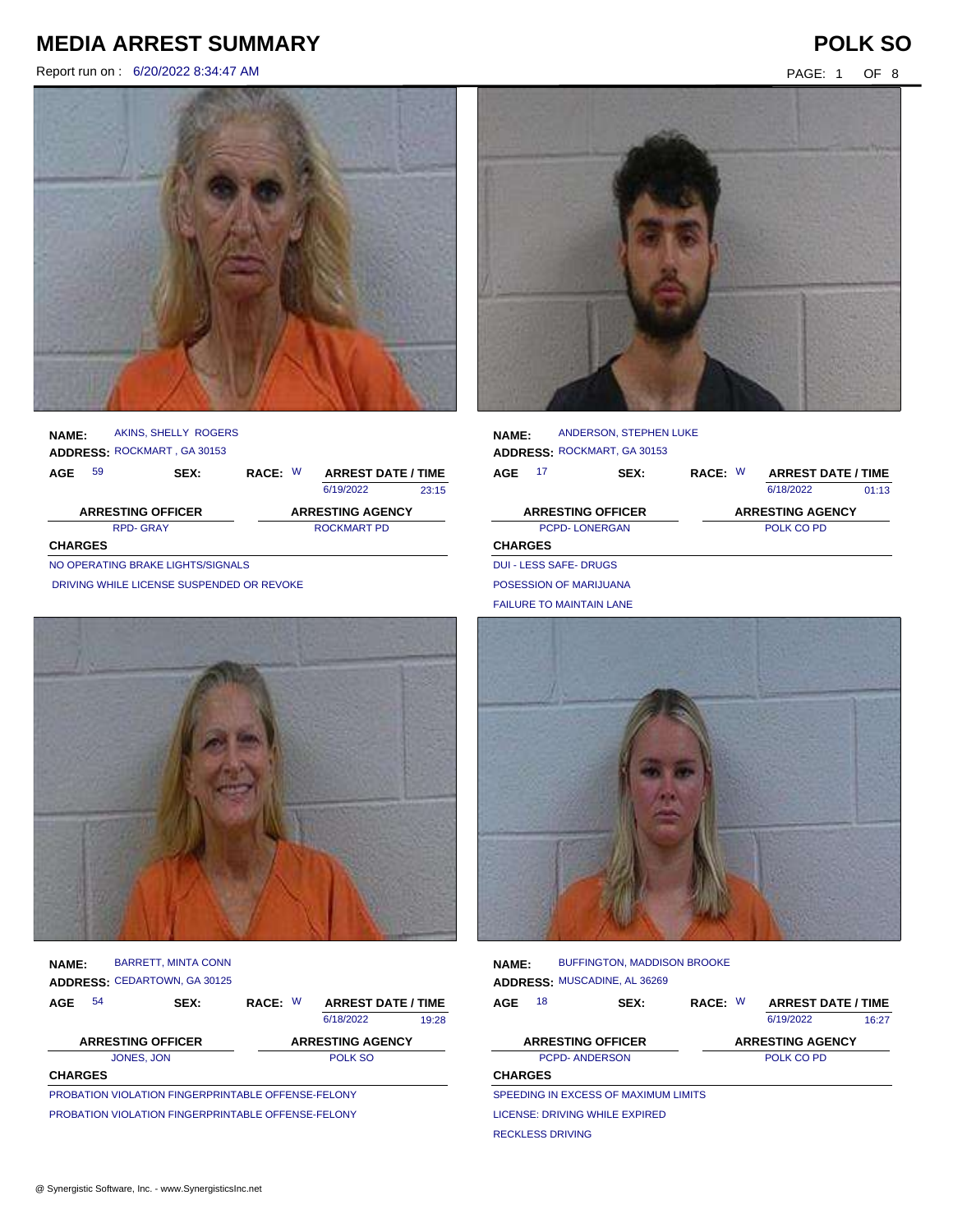Report run on : 6/20/2022 8:34:47 AM PAGE: 2 OF 8



**AGE NAME: ADDRESS:** CEDARTOWN, GA 30125 RACE: W CURBY, CANDICE LYNN 6/19/2022 PCPD- ANDERSON POLK CO PD **CHARGES** 15:11 **ARRESTING OFFICER ARRESTING AGENCY** 32 **SEX: RACE: ARREST DATE / TIME** LICENSE: DRIVING WHILE EXPIRED SEAT BELT VIOLATION (AGES 6 TO 17) SEAT BELT VIOLATION (AGES 6 TO 17)



| <b>NAME:</b>   |    | DIAMOND, AMANDA LYNN                               |         |                           |       |
|----------------|----|----------------------------------------------------|---------|---------------------------|-------|
|                |    | ADDRESS: CEDARTOWN, GA 30125                       |         |                           |       |
| AGE            | 33 | SEX:                                               | RACE: W | <b>ARREST DATE / TIME</b> |       |
|                |    |                                                    |         | 6/17/2022                 | 04.42 |
|                |    | <b>ARRESTING OFFICER</b>                           |         | <b>ARRESTING AGENCY</b>   |       |
|                |    | <b>CPD EASON</b>                                   |         | <b>CEDARTOWN PD</b>       |       |
| <b>CHARGES</b> |    |                                                    |         |                           |       |
|                |    | PROBATION VIOLATION FINGERPRINTABLE OFFENSE-FELONY |         |                           |       |
|                |    | PROBATION VIOLATION FINGERPRINTABLE OFFENSE-FELONY |         |                           |       |
|                |    |                                                    |         |                           |       |

PROBATION VIOLATION FINGERPRINTABLE OFFENSE-FELONY



**AGE NAME: ADDRESS:** SUMMERVILLE, GA 30747 W 38 **SEX: RACE: ARREST DATE / TIME** DEBERRY, SAMANTHA CORIE 6/17/2022 PCPD-LONERGAN POLK CO PD **CHARGES** 23:41 **ARRESTING OFFICER ARRESTING AGENCY** METHAMPHETAMINE- POSSESSION OF POSSESSION OF TOOLS FOR COMMISSION OF A CRIME

POSSESSION AND USE OF DRUG RELATED OBJECTS

FAIL TO DIM HEADLIGHTS



| <b>NAME:</b>   | EDWARDS, TIA N<br><b>ADDRESS: CEDARTOWN, GA 30125</b> |      |         |                           |       |
|----------------|-------------------------------------------------------|------|---------|---------------------------|-------|
| AGE            | 24                                                    | SEX: | RACE: W | <b>ARREST DATE / TIME</b> |       |
|                |                                                       |      |         | 6/17/2022                 | 00:56 |
|                | <b>ARRESTING OFFICER</b>                              |      |         | <b>ARRESTING AGENCY</b>   |       |
|                | <b>CPD-BARNETT</b>                                    |      |         | <b>CEDARTOWN PD</b>       |       |
| <b>CHARGES</b> |                                                       |      |         |                           |       |
|                | <b>BENCH WARRANT- MISDEMEANOR</b>                     |      |         |                           |       |
|                | METHAMPHETAMINE- POSSESSION OF                        |      |         |                           |       |

POSSESSION OF TOOLS FOR COMMISSION OF A CRIME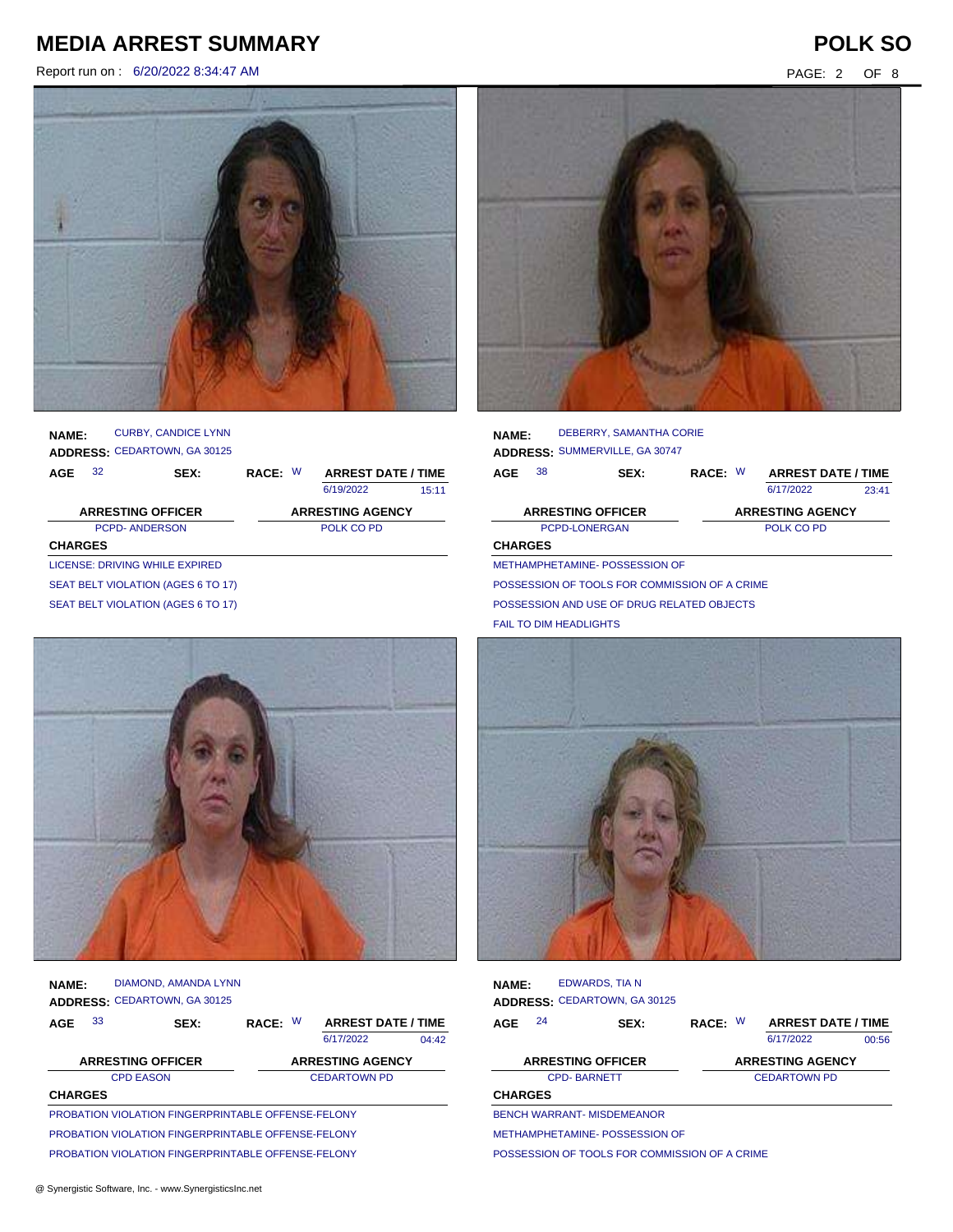Report run on : 6/20/2022 8:34:47 AM PAGE: 3 OF 8



**AGE NAME: ADDRESS:** CEDARTOWN , GA 30125 GREATHOUSE, TIMOTHY JAMES

| AGE            | 40 | <b>SEX:</b>              | RACE: W | <b>ARREST DATE / TIME</b> |       |
|----------------|----|--------------------------|---------|---------------------------|-------|
|                |    |                          |         | 6/19/2022                 | 23:39 |
|                |    | <b>ARRESTING OFFICER</b> |         | <b>ARRESTING AGENCY</b>   |       |
|                |    | <b>PCPD-LONERGAN</b>     |         | POLK CO PD                |       |
| <b>CHARGES</b> |    |                          |         |                           |       |

OBSTRUCTING LAW ENFORCEMENT OFFICERS

### SIMPLE ASSAULT

SIMPLE BATTERY - FAMILY VIOLENCE

SIMPLE BATTERY AGAINST POLICE OFFICER/LE DOG/CORRECTIONS OR DETENT



| <b>NAME:</b>   |    | <b>HARPER, BRYAN PRATCHARD</b>      |         |                           |       |
|----------------|----|-------------------------------------|---------|---------------------------|-------|
|                |    | <b>ADDRESS: CEDARTOWN, GA 30125</b> |         |                           |       |
| AGE            | 68 | SEX:                                | RACE: W | <b>ARREST DATE / TIME</b> |       |
|                |    |                                     |         | 6/17/2022                 | 04:40 |
|                |    | <b>ARRESTING OFFICER</b>            |         | <b>ARRESTING AGENCY</b>   |       |
|                |    | <b>CPD - EASON</b>                  |         | <b>CEDARTOWN PD</b>       |       |
| <b>CHARGES</b> |    |                                     |         |                           |       |
|                |    | <b>RESISTING POLICE OFFICER</b>     |         |                           |       |

| <b>NAME:</b>   |                     | HANNAN, JAKOBE<br>ADDRESS: CARROLTON, GA 30116 |         |                           |       |
|----------------|---------------------|------------------------------------------------|---------|---------------------------|-------|
| AGE            | 18                  | SEX:                                           | RACE: B | <b>ARREST DATE / TIME</b> |       |
|                |                     |                                                |         | 6/19/2022                 | 17:20 |
|                |                     | <b>ARRESTING OFFICER</b>                       |         | <b>ARRESTING AGENCY</b>   |       |
|                |                     | <b>PCPD-ANDERSON</b>                           |         | POLK CO PD                |       |
| <b>CHARGES</b> |                     |                                                |         |                           |       |
|                |                     |                                                |         |                           |       |
|                | <b>NO INSURANCE</b> |                                                |         |                           |       |

LICENSE: DRIVING WHILE EXPIRED

SEAT BELT VIOLATION (AGES 6 TO 17)



| <b>NAME:</b>   |                          | <b>HAYES, AMANDA GULLEDGE</b><br><b>ADDRESS: CEDARTOWN, GA 30125</b> |         |                           |       |
|----------------|--------------------------|----------------------------------------------------------------------|---------|---------------------------|-------|
| 41<br>AGE      |                          | SEX:                                                                 | RACE: W | <b>ARREST DATE / TIME</b> |       |
|                |                          |                                                                      |         | 6/17/2022                 | 16:14 |
|                | <b>ARRESTING OFFICER</b> |                                                                      |         | <b>ARRESTING AGENCY</b>   |       |
|                | <b>CPD-BYERS</b>         |                                                                      |         | <b>CEDARTOWN PD</b>       |       |
| <b>CHARGES</b> |                          |                                                                      |         |                           |       |
|                |                          | <b>DEMOU WARDAME MIODEMEANOD</b>                                     |         |                           |       |

BENCH WARRANT- MISDEMEANOR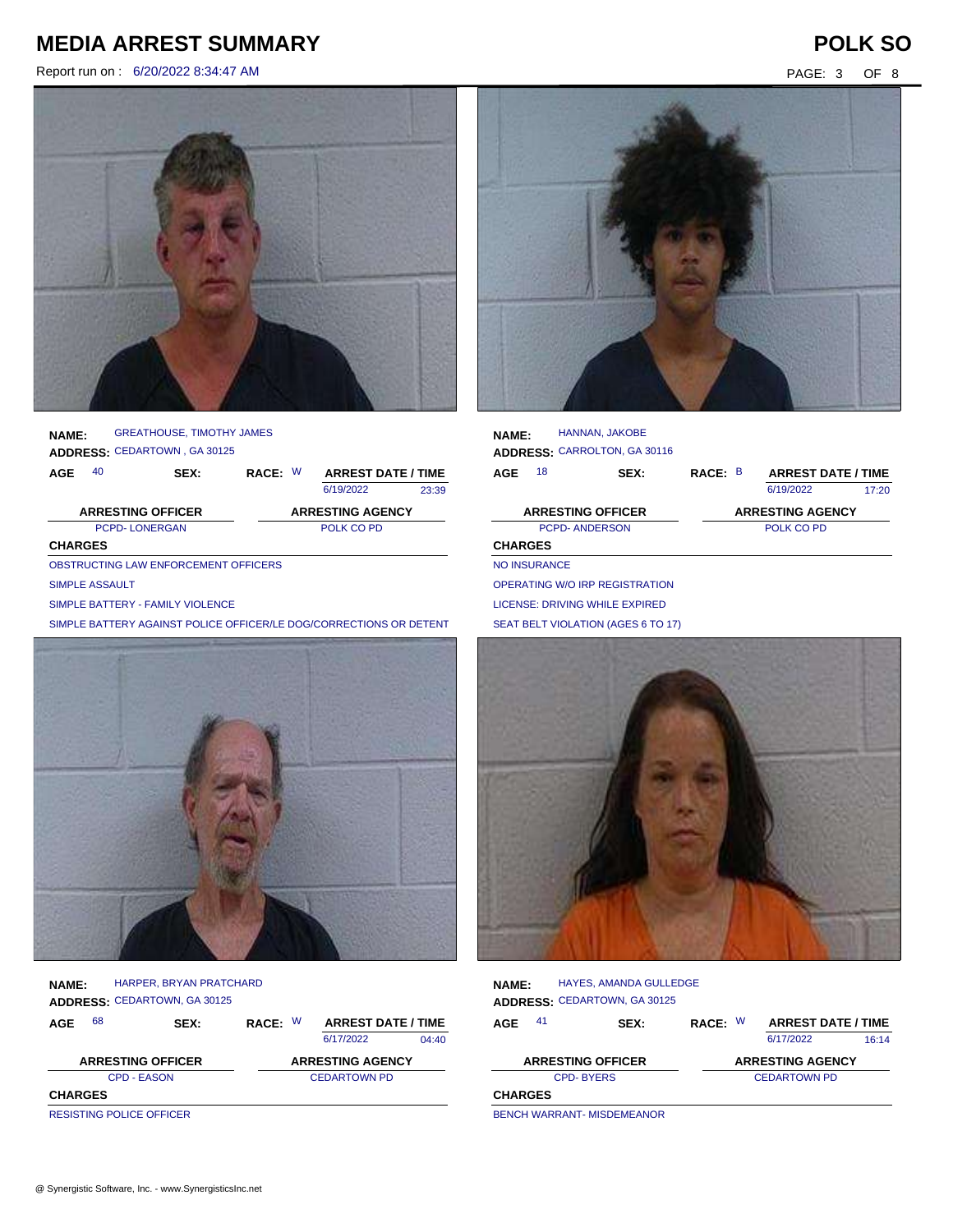Report run on : 6/20/2022 8:34:47 AM PAGE: 4 OF 8



| <b>NAME:</b>   |                          | <b>INGRAM, AMY LEONA</b><br>ADDRESS: ARAGON, GA 30104 |         |                           |       |
|----------------|--------------------------|-------------------------------------------------------|---------|---------------------------|-------|
| AGE            | 32                       | SEX:                                                  | RACE: W | <b>ARREST DATE / TIME</b> |       |
|                |                          |                                                       |         | 6/17/2022                 | 00:44 |
|                |                          |                                                       |         |                           |       |
|                | <b>ARRESTING OFFICER</b> |                                                       |         | <b>ARRESTING AGENCY</b>   |       |
|                | <b>RPD-WILLIAMS</b>      |                                                       |         | <b>ROCKMART PD</b>        |       |
| <b>CHARGES</b> |                          |                                                       |         |                           |       |
|                |                          | OBSTRUCTING LAW ENFORCEMENT OFFICERS                  |         |                           |       |

SIMPLE BATTERY

CRUELTY TO CHILDREN - 3RD DEGREE



| <b>NAME:</b>     |    | LUKE, LATONYA LAWANN                |         |                           |       |
|------------------|----|-------------------------------------|---------|---------------------------|-------|
|                  |    | <b>ADDRESS: CEDARTOWN, GA 30125</b> |         |                           |       |
| AGE              | 38 | SEX:                                | RACE: B | <b>ARREST DATE / TIME</b> |       |
|                  |    |                                     |         | 6/19/2022                 | 12:26 |
|                  |    | <b>ARRESTING OFFICER</b>            |         | <b>ARRESTING AGENCY</b>   |       |
| <b>CPD BYARS</b> |    |                                     |         | <b>CEDARTOWN PD</b>       |       |
| <b>CHARGES</b>   |    |                                     |         |                           |       |
|                  |    | <b>BENCH WARRANT- FELONY</b>        |         |                           |       |

**NAME:** KNIGHT, JEREMY

| NAME:                    |    | $\sim$                     |         |                           |       |
|--------------------------|----|----------------------------|---------|---------------------------|-------|
|                          |    | ADDRESS: DECATUR, GA 30035 |         |                           |       |
| AGE                      | 34 | SEX:                       | RACE: B | <b>ARREST DATE / TIME</b> |       |
|                          |    |                            |         | 6/17/2022                 | 02:55 |
| <b>ARRESTING OFFICER</b> |    |                            |         | <b>ARRESTING AGENCY</b>   |       |
| ROBERSON RPD             |    |                            |         | ROCKMART PD               |       |
| <b>CHARGES</b>           |    |                            |         |                           |       |

GIVING FALSE NAME, ADDRESS, OR BIRTHDATE TO LAW ENFORCEMENT OFFICER BURGLARY - 2ND DEGREE (FELONY) CRIMINAL DAMAGE TO PROPERTY - 2ND DEGREE



| <b>NAME:</b>             |    | MCGEE, JOHN DAVID<br><b>ADDRESS: CEDARTOWN, GA 30125</b> |         |                           |       |
|--------------------------|----|----------------------------------------------------------|---------|---------------------------|-------|
| AGE                      | 32 | SEX:                                                     | RACE: W | <b>ARREST DATE / TIME</b> |       |
|                          |    |                                                          |         | 6/18/2022                 | 15:16 |
| <b>ARRESTING OFFICER</b> |    |                                                          |         | <b>ARRESTING AGENCY</b>   |       |
| <b>WATTERS, BRETON</b>   |    |                                                          |         | POLK SO                   |       |
| <b>CHARGES</b>           |    |                                                          |         |                           |       |
|                          |    | <b>DENCH WARDANT MICREMEANOR</b>                         |         |                           |       |

BENCH WARRANT- MISDEMEANOR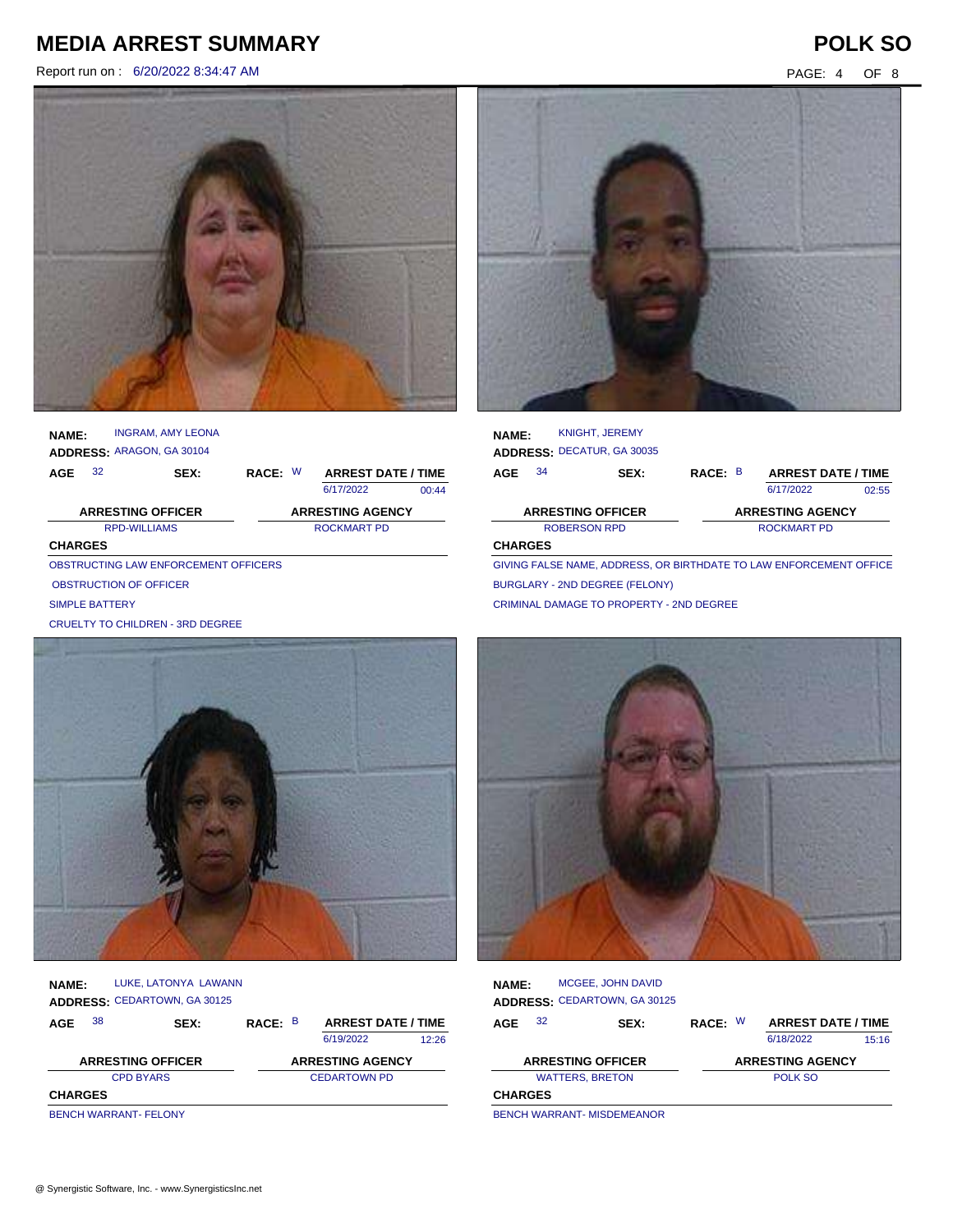Report run on : 6/20/2022 8:34:47 AM PAGE: 5 OF 8

### **NAME:** MCNEIL, JUSTIN DEWITT

**ADDRESS:** DOUGLASVILLE, GA 30135

| AGE                      | 44                | <b>SEX:</b> | RACE: W | <b>ARREST DATE / TIME</b> |       |
|--------------------------|-------------------|-------------|---------|---------------------------|-------|
|                          |                   |             |         | 6/19/2022                 | 15:50 |
| <b>ARRESTING OFFICER</b> |                   |             |         | <b>ARRESTING AGENCY</b>   |       |
|                          | <b>RPD-PARKER</b> |             |         | ROCKMART PD               |       |

**CHARGES**

FAILURE TO APPEAR IN COURT AS SUMMONED



### **NAME: ADDRESS:** ROME, GA 30165 PRICE, COREY DESHAWN

| AGE                      | 25 | <b>SEX:</b> | RACE: B | <b>ARREST DATE / TIME</b> |       |
|--------------------------|----|-------------|---------|---------------------------|-------|
|                          |    |             |         | 6/18/2022                 | 17.25 |
| <b>ARRESTING OFFICER</b> |    |             |         | <b>ARRESTING AGENCY</b>   |       |
| <b>PCSO-WILLINGHAM</b>   |    |             |         | POLK SO                   |       |
| <b>CHARGES</b>           |    |             |         |                           |       |

PROBATION VIOLATION FINGERPRINTABLE OFFENSE-FELONY



### **NAME: ADDRESS:** CEDARTOWN, GA 30125 PONDER, BILLIE WEBSTER

| 35<br>AGE                | <b>SEX:</b> | RACE: W                 | <b>ARREST DATE / TIME</b> |       |
|--------------------------|-------------|-------------------------|---------------------------|-------|
|                          |             |                         | 6/17/2022                 | 00:56 |
| <b>ARRESTING OFFICER</b> |             | <b>ARRESTING AGENCY</b> |                           |       |
| <b>CPD-BARNETT</b>       |             | <b>CEDARTOWN PD</b>     |                           |       |
| <b>CHARGES</b>           |             |                         |                           |       |

BENCH WARRANT- MAGISTRATE COURT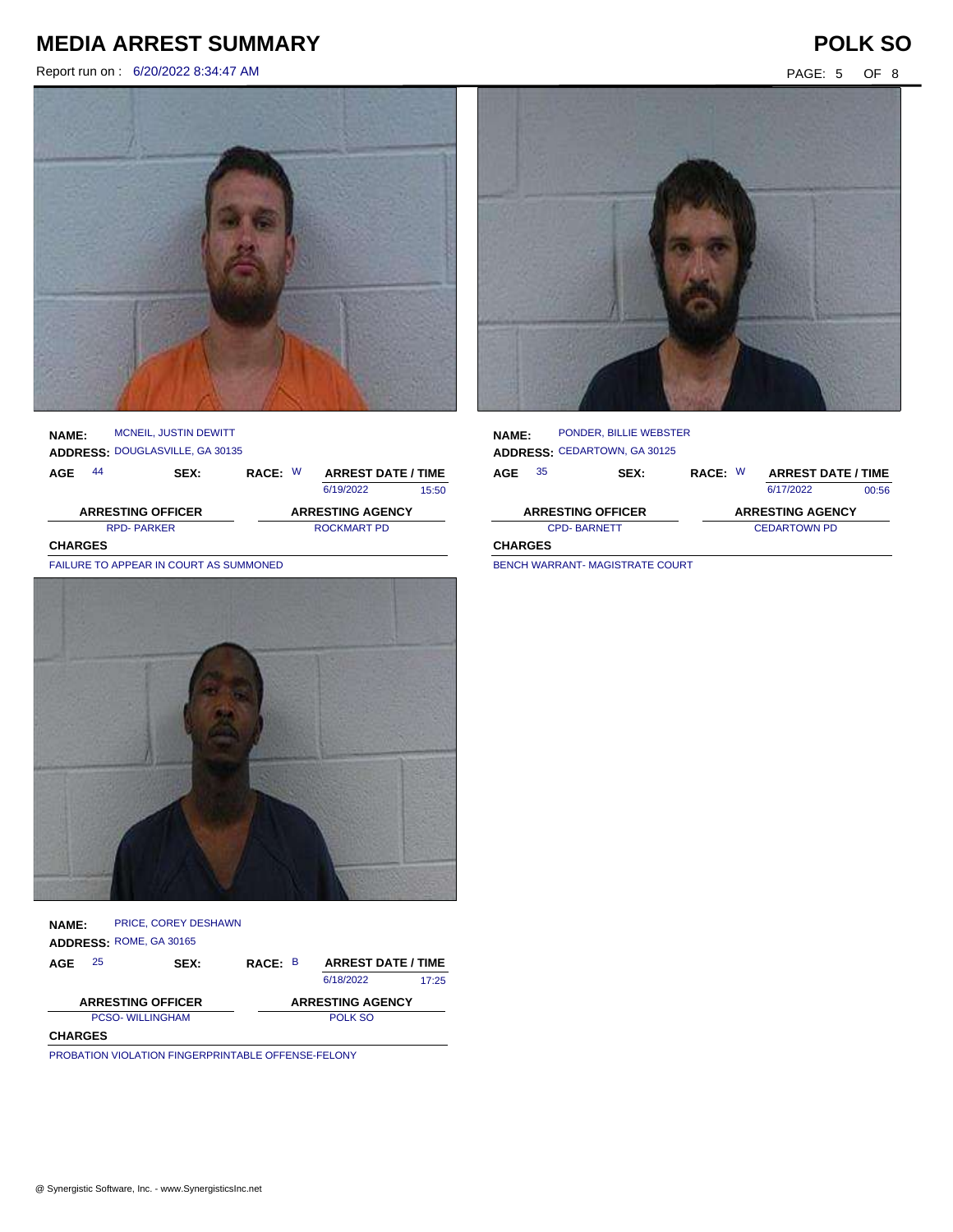Report run on : 6/20/2022 8:34:47 AM PAGE: 6 OF 8



| <b>NAME:</b> | ROBINSON, ADRIAN RAYMON      |
|--------------|------------------------------|
|              | ADDRESS: CEDARTOWN, GA 30125 |

| AGE | 40 | SEX: | RACE: B | <b>ARREST DATE / TIME</b> |       |
|-----|----|------|---------|---------------------------|-------|
|     |    |      |         | 6/17/2022                 | 20:41 |

6/17/2022

| <b>ARRESTING OFFICER</b> | <b>ARRESTING AGENCY</b> |
|--------------------------|-------------------------|
| <b>WINKLES PCPD</b>      | POLK CO PD              |
| <b>CHARGES</b>           |                         |

### IMPROPER LANE CHANGE/USAGE

FLEEING/ATTEMPTING TO ELUDE POLICE

METHAMPHETAMINE- POSSESSION OF

METHAMPHETAMINE- POSSESSION OF

TRAFFICKING IN COCAINE, ILLEGAL DRUGS, MARIJUANA, OR METHAMPHETAMIN

RECKLESS CONDUCT

RECKLESS DRIVING

TAMPERING WITH EVIDENCE - FELONY

POSSESSION OF TOOLS FOR COMMISSION OF A CRIME

OBSTRUCTING LAW ENFORCEMENT OFFICERS



| <b>NAME:</b>             |    | SANTOS MARINO, ALONZO LOPEZ        |         |                           |       |
|--------------------------|----|------------------------------------|---------|---------------------------|-------|
|                          |    | <b>ADDRESS: MARIETTA, GA 30008</b> |         |                           |       |
| AGE                      | 28 | <b>SEX:</b>                        | RACE: H | <b>ARREST DATE / TIME</b> |       |
|                          |    |                                    |         | 6/17/2022                 | 15:51 |
| <b>ARRESTING OFFICER</b> |    |                                    |         | <b>ARRESTING AGENCY</b>   |       |
| <b>PCPD-WIMPY</b>        |    |                                    |         | POLK CO PD                |       |
| <b>CHARGES</b>           |    |                                    |         |                           |       |
|                          |    |                                    |         |                           |       |

SPEEDING IN EXCESS OF MAXIMUM LIMITS

DRIVING WHILE LICENSE SUSPENDED OR REVOKED- MISDEMEANOR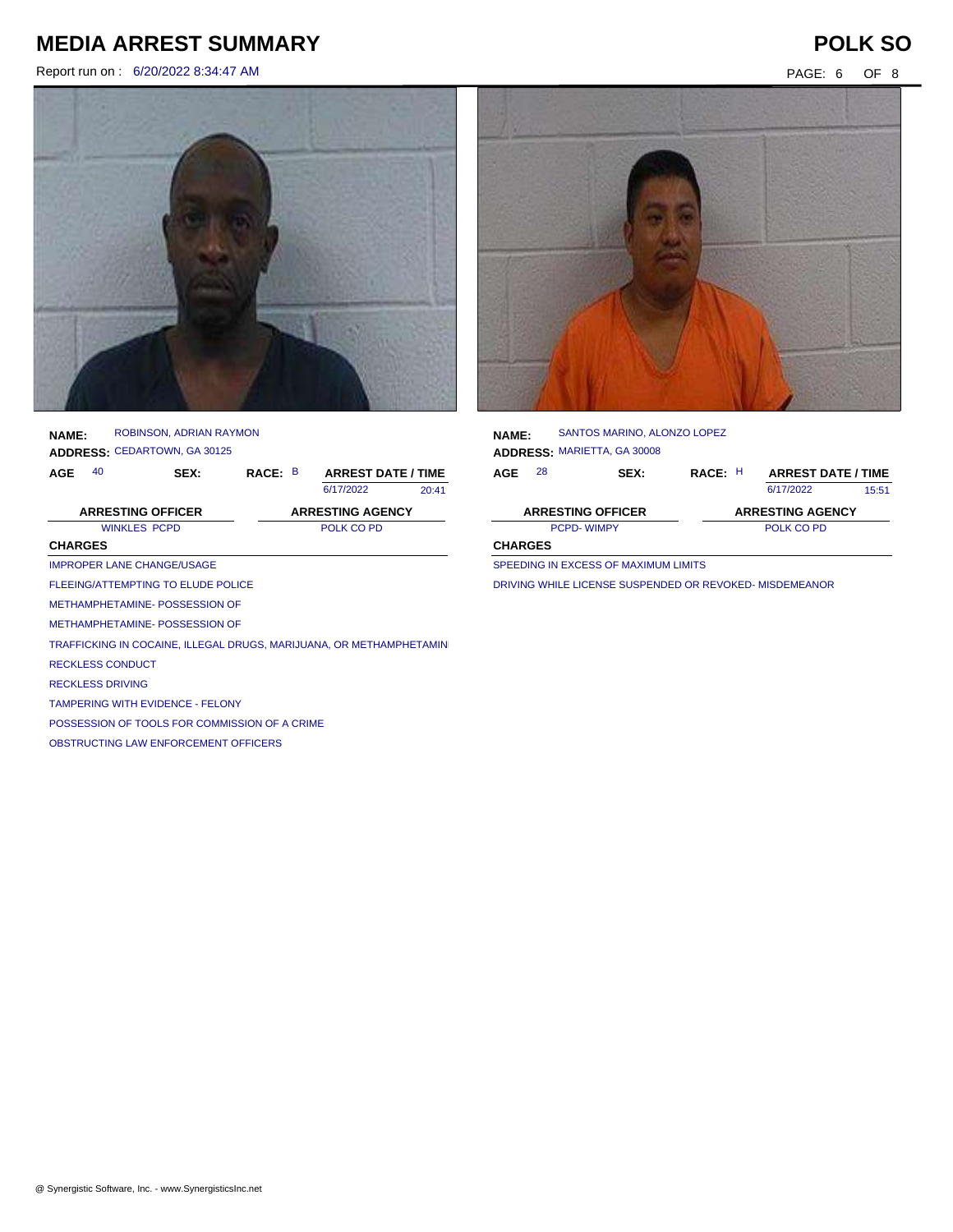Report run on : 6/20/2022 8:34:47 AM PAGE: 7 OF 8





### **NAME:** TRAHAN, TRACY LEE

**ADDRESS:** ROCKMART, GA 30125N

| AGE                      | 50                     | SEX:                             | RACE: W |             | <b>ARREST DATE / TIME</b> |       |  |
|--------------------------|------------------------|----------------------------------|---------|-------------|---------------------------|-------|--|
|                          |                        |                                  |         |             | 6/17/2022                 | 11.16 |  |
| <b>ARRESTING OFFICER</b> |                        |                                  |         |             | <b>ARRESTING AGENCY</b>   |       |  |
| <b>RPD WILLIAMS</b>      |                        |                                  |         | ROCKMART PD |                           |       |  |
| <b>CHARGES</b>           |                        |                                  |         |             |                           |       |  |
|                          |                        | CRUELTY TO CHILDREN - 3RD DEGREE |         |             |                           |       |  |
|                          | SIMPLE BATTERY         |                                  |         |             |                           |       |  |
|                          | POSESSION OF MARIJUANA |                                  |         |             |                           |       |  |



| <b>NAME:</b>          |    | <b>VICENTE, ALVARO</b><br><b>ADDRESS: CEDARTOWN, GA 30125</b> |         |                           |       |
|-----------------------|----|---------------------------------------------------------------|---------|---------------------------|-------|
| AGE                   | 51 | SEX:                                                          | RACE: H | <b>ARREST DATE / TIME</b> |       |
|                       |    |                                                               |         | 6/18/2022                 | 08:15 |
|                       |    | <b>ARRESTING OFFICER</b>                                      |         | <b>ARRESTING AGENCY</b>   |       |
| <b>BARNES, HUNTER</b> |    |                                                               |         | <b>POLK COUNTY SO</b>     |       |
| <b>CHARGES</b>        |    |                                                               |         |                           |       |
| <b>CENTENIOED</b>     |    |                                                               |         |                           |       |

SENTENCED

| TAMPERING WITH EVIDENCE - FELONY |  |  |  |  |  |  |  |  |  |
|----------------------------------|--|--|--|--|--|--|--|--|--|
|                                  |  |  |  |  |  |  |  |  |  |
|                                  |  |  |  |  |  |  |  |  |  |
|                                  |  |  |  |  |  |  |  |  |  |
|                                  |  |  |  |  |  |  |  |  |  |
|                                  |  |  |  |  |  |  |  |  |  |
|                                  |  |  |  |  |  |  |  |  |  |
|                                  |  |  |  |  |  |  |  |  |  |

| <b>NAME:</b>   | <b>WATERS, CHRISTI LEVON</b>                       |      |         |                           |       |
|----------------|----------------------------------------------------|------|---------|---------------------------|-------|
|                | <b>ADDRESS: ROCKMART, GA 30153</b>                 |      |         |                           |       |
| 37<br>AGE      |                                                    | SEX: | RACE: W | <b>ARREST DATE / TIME</b> |       |
|                |                                                    |      |         | 6/17/2022                 | 10:55 |
|                | <b>ARRESTING OFFICER</b>                           |      |         | <b>ARRESTING AGENCY</b>   |       |
|                | <b>PCSO-DAVIS</b>                                  |      |         | POLK SO                   |       |
| <b>CHARGES</b> |                                                    |      |         |                           |       |
|                | PROBATION VIOLATION FINGERPRINTABLE OFFENSE-FELONY |      |         |                           |       |
|                | <b>FAILURE TO APPEAR IN COURT AS SUMMONED</b>      |      |         |                           |       |
|                | <b>BENCH WARRANT- MISDEMEANOR</b>                  |      |         |                           |       |